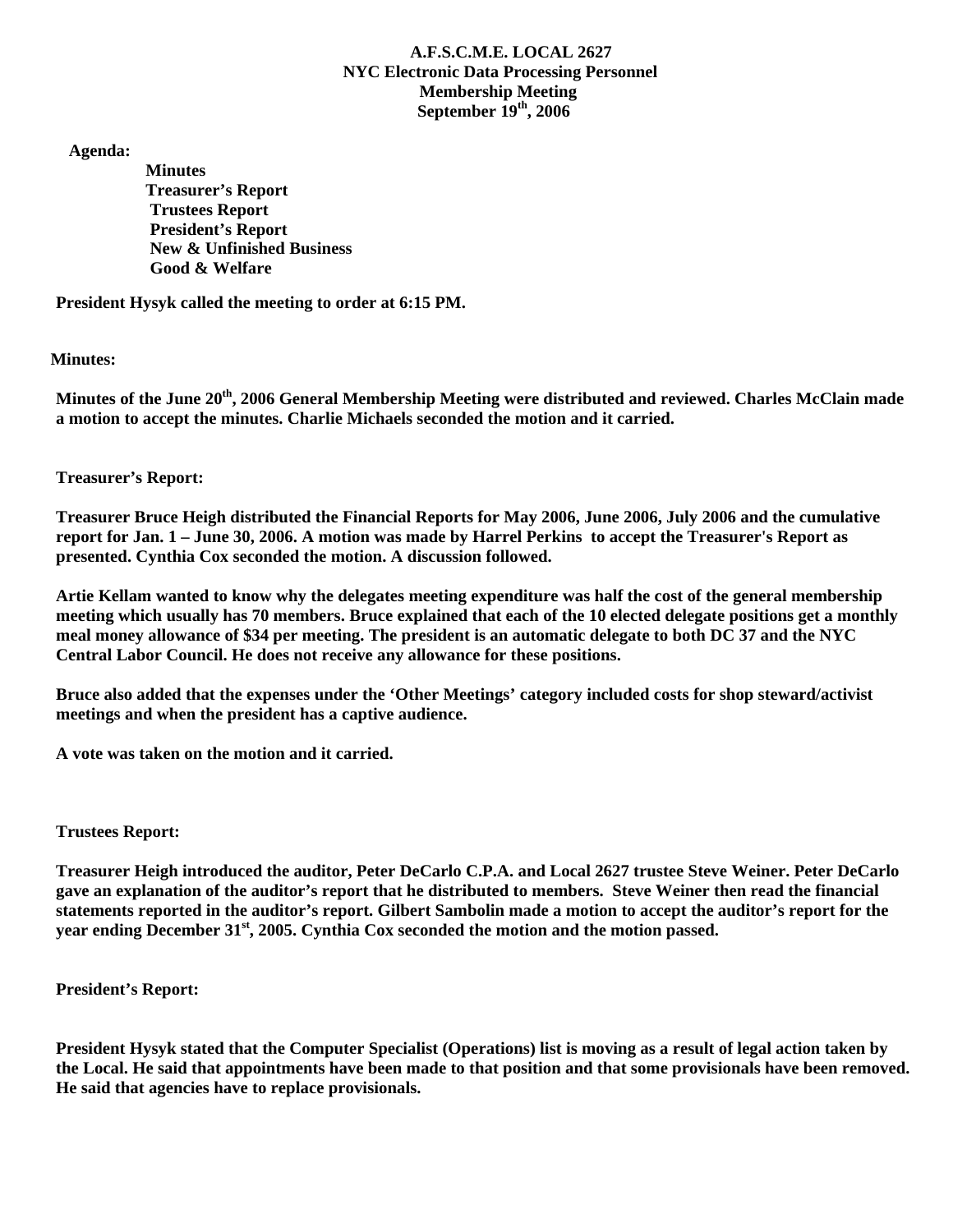### *General Membership Meeting Minutes for September 19th, 2006*

 **President Hysyk introduced Moira Dolan, associate director of DC 37 Research & Negotiation Department, who gave the civil service report. She reported the following numbers as of September 2006: Computer Associate (Operations) – 111 eligibles on the list, 13 promotions and 18 open competitives appointed; Computer Associate (Software) – 842 eliligibles on the list, 29 promotionals and 206 open competitives appointed; Computer Programmer Analyst - – 686 eligibles on the list, 60 open competitives appointed; Computer Specialist (Operations) - 107 eligibles on the list, 11 promotionals and 5 open competitives appointed; Computer Specialist (Software) – 1400 eligibles on the list, 87 promotionals and 395 open competitive appointments.** 

**Moira Dolan stated that the 1% wage increase for CUNY members has been settled and will be paid effective 9]30/06 which is the last day of the contract. It will be paid out to the community colleges on 10/ 6/06 and to the senior colleges on 10/12/06. Unit bargaining on a new CUNY contract will begin very shortly.** 

She said that the wage settlement for the City Contract will be spread over 4 pay checks. The 1<sup>st</sup> check will be on **October 6th which will include the rate, retro and overtime for the 3.15%. The 10/20 check will include the rate, retro and overtime for the 2%. The 1st check in November will include the additions to gross and retro for the 3.15%. The 2nd check in November will include the additions to gross and retro for the 2%.** 

**Moira Dolan talked about improvements to the Transit Benefit Plan. LIRR and Metro North will be added to the transit debit card option. PATH and NJ Transit have not been included as of yet.** 

**President Hysyk said that he is considering legal action against the city's use of the code "Z" pay class status for our members. He said that this code is used to represent seasonal workers and should not be used with any of our members. He stated that he is looking into filing a lawsuit with his name on it if he cannot find someone who is willing to do that.** 

**22 people participated in the Labor Day Parade this year.** 

**Basic training for Shop Stewards has started. Advanced training is for those who have successfully completed basic training.** 

**The revised official salary chart is available for distribution. It is also listed on the local's website.** 

**President Hysyk asked for volunteers to be on the salary review committees. He said that if there were no volunteers for a particular title then there would be no salary review request for that particular title. Gilbert Sambolin is the only member in the local who has volunteered to serve on a salary review committee.** 

**Members must submit their request to use their floating holiday 30 days in advance.** 

**President Hysyk said that the delegates that were elected to attend the AFSCME Convention all attended with the exception of one person who did not attend due to business reasons. Ed said that an important issue was discussed and voted upon at the convention. AFSCME President Gerald McEntee introduced the 21st Century AFSCME plan that raises member dues by \$3.00. This dues increase was debated at the convention center. Although all of the local's delegates voted against the dues increase, it still passed. As a result, on January 1st 2007 there will be a**  monthly increase of approximately \$1.25. On January 1<sup>st</sup>, 2008, it will go up \$ 0.75. It will go up another \$0.50 on **January 1st, 2009. In 2011 member dues will be determined by AFSCME and will be determined by a percentage of salary.** 

### **Old Business:**

**President Ed Hysyk addressed the issue of the motion that was passed by the membership in November of 2005 ordering 6 members of the executive board to repay the \$2400 in legal fees that the board originally ordered Cody Childs to pay. Since that time, he said that members have asked him about the status of the repayment. He answered**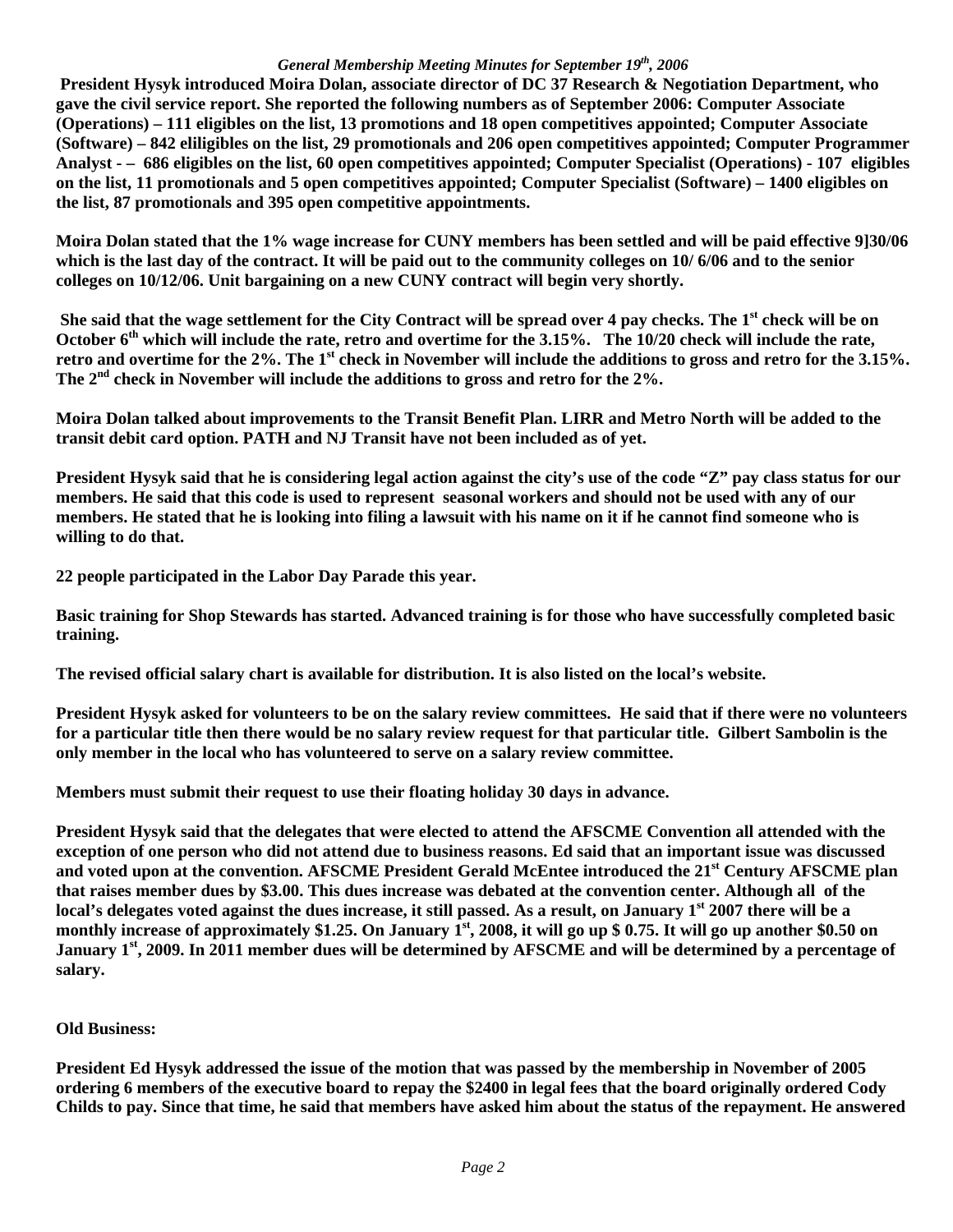#### *General Membership Meeting Minutes for September 19th, 2006*

**that there was an ASFCME Judicial Panel case that would be decided upon by an AFSCME hearing officer. He said that a decision had been reached and proceeded to distribute the decision. He said that Cody Childs can appeal the decision if he chooses. He said that this will be the topic of discussion at the next executive board meeting.** 

**Artie Kellam said that when members asked about the status of the board's repayment, they were told that it was being checked for legality. He said that it was delayed until President Hysyk found a member to file charges against Cody Childs to avoid reimbursing the Local for the \$2400 legal fee that the Local incurred when a lawyer was hired to contact Cody Childs about his website. Artie said that Ed Hysyk is behind the member who filed the charges. He noted that this member was at every membership meeting including the November 2005 membership meeting and he never once voiced any objection to the members' resolution. Artie said that the person who filed the charges never testified at the trial. Ed said that when he checked with the lawyers about this matter, they told him that if a member wanted to pursue this through the AFSCME judicial panel, he or she could.** 

**Gary Goff said that the only body in the entire world that is qualified to rule on questions of the AFSCME constitution is the AFSCME judicial panel.** 

**Artie Kellam said that the board members should have gone through AFSCME before they hired a lawyer for \$2400 to contact then candidate for secretary, Cody Childs. He said that if the board had a problem with a candidate's website, they should have gone through the Election Chair. He said that it was the job of the Election Chair to deal with complaints of this nature.** 

**Artie said that the funding of the \$2400 legal fee was done without proper authorization at an executive board meeting.** 

**Secretary Childs wanted to speak on the matter in question. President Hysk warned him not to lay out his case at the membership meeting. He said that he warned Gary also. Artie Kellam noted that Ed did not give Gary Goff any warnings. Ed said that he spoke to Gary before the general membership meeting.** 

**Cody stated that the problem with this whole matter concerns the manner that it was done. He said that this matter occurred in September of 2005 during the local's general election. Candidates had campaign websites. He said that if there was a problem with a website, the candidate should have been notified. He said the no one on the executive board ever notified him about a problem with his website. He said that even though the board knew about the website problem 4 days before the September 2005 general membership meeting, they didn't say a word to him or to the members at that meeting. Cody said that they hired a lawyer for \$200/hour the following day to contact him.** 

**Ellen Bitkower stated that the hiring of a lawyer was unnecessary. She said that some preliminary effort should have been made to contact him before retaining a lawyer. Ellen said that the decision that AFSCME made was different than the decision that President Hysyk or the executive board made to hire a lawyer.** 

**Ron Saunders stated that members had voted the way they did because there was a question over the communication. He said it seems like the local's leadership is disregarding what the membership wants to do. President Hysyk said that if he were at that November 2005 membership meeting he would have the members' motion out of order.** 

**Ellen Bitkower said that regardless of the AFSCME decision, the membership feels that Cody Childs should not have to pay.** 

**President Hysyk said that members have to accept the decision.** 

**New Business: None.** 

**Good & Welfare:**